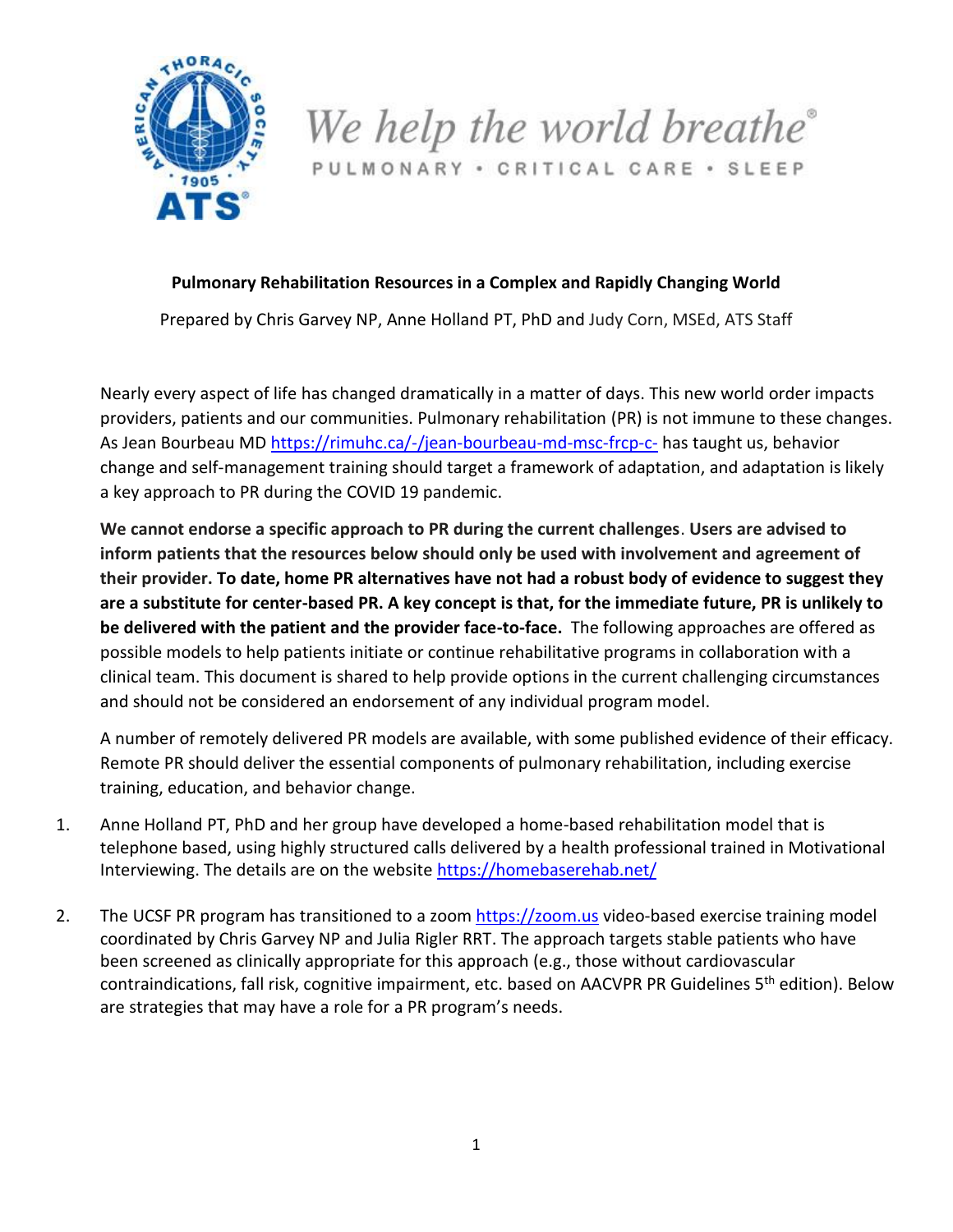## **ACSM FITT Aerobic Recommendations for COPD**

| <b>FITT</b> | <b>AEROBIC EXERCISE</b>                               |
|-------------|-------------------------------------------------------|
| Frequency   | 3-5 days/week                                         |
| Intensity   | Moderate intensity (i.e., 4-6 on the Borg C-R 10      |
|             | Scale).                                               |
| Time        | 20-60 minutes/day. If the 20-60 minute durations      |
|             | are not achievable, accumulate >20 minutes of         |
|             | exercise interspersed with intermittent exercise rest |
|             | periods of lower intensity work or rest.              |
| Type        | Common aerobic modes including walking (free or       |
|             | treadmill), stationary cycling, and upper body        |
|             | ergometry.                                            |
|             | ACCRAL American College of Cnarte Medicine            |

ACSM: American College of Sports Medicine FITT: Frequency, Intensity, Time, Type

## **ACSM FITT Resistive Exercise Recommendations for COPD and Asthma**

| <b>FITT</b> | <b>RESISTANCE EXERCISE</b>                            |
|-------------|-------------------------------------------------------|
| Frequency   | 2-3 days/week                                         |
| Intensity   | Assessment of dyspnea and / or RPE using a            |
|             | validated scale may be considered.                    |
| Time        | Strength: 2-4 sets, 8-12 repetitions                  |
|             | <i>Endurance:</i> ≤2 sets for 15-20 repetitions.      |
| ype         | Elastic bands, free weight, or body weight exercises. |

Key: RM = repetition maximum, RPE = rating of perceived exertion

An inexpensive "**resistive circuit"** may be developed if space is available. An example of this type of resistive circuit training could include the following stations:

- Free weights (chair and dumbbells of varying weights required).
- Bands/tubes (chair and elastic bands/tubes of various tensions required).
- Hand-grip squeeze station (tennis balls, squeeze balls and/or handgrip devices required).
- Leg-lift station with ankle weights or weighted shopping bags (chair and ankle weights or cloth shopping bags with full cans or stones required).
- Patient performing resistive exercises using their body weight such as standing leg lifts, arm circles, chair raises, wall pushups, squats\* and / or sit to stand\* (stable chair required).

For frail or deconditioned patients, use knee extensions without weights. \*Initial squats and sit to stand require supervision for proper form.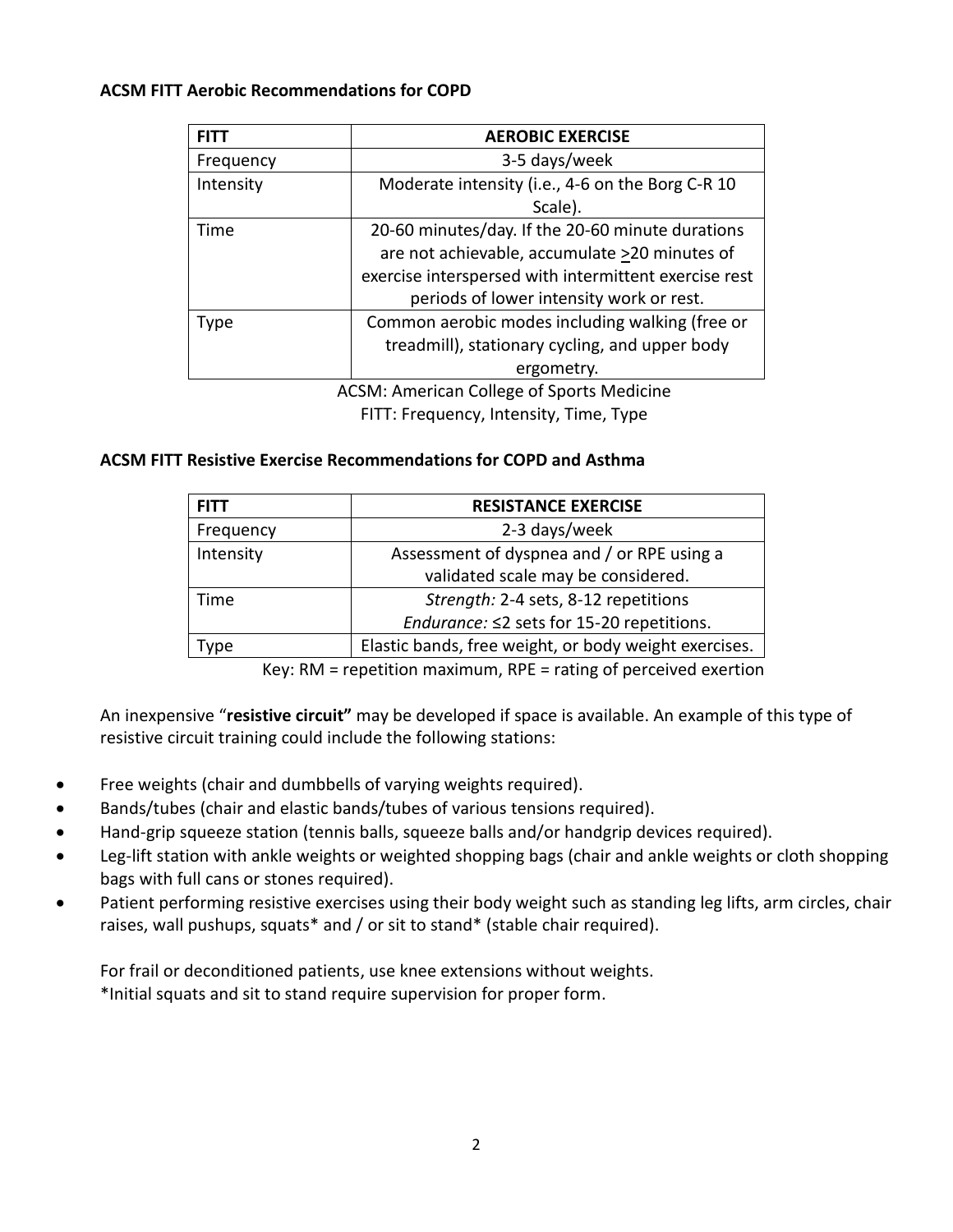## **When to Stop Exercise and Seek Help**

- Breathlessness, fatigue and/or weakness beyond normal levels that does not improve with rest or usual management (e.g., oxygen, rescue inhaler or nebulizer, tripod position)
- Chest pain or tightness
- Muscle pain that does not improve
- Feeling dizzy or faint
- Leg pain, weakness, and/or cramping
- Sweating more than usual with exercise implementation
- 3. **https://www.livingwellwithcopd.com/** is an online PR resource that provides helpful tools, handouts and materials found under the "Rehabilitation" tab.

The section on "PR Program" has been enriched with the contributors' collective experience, with preexisting resources, as well as consultation and feedback from the larger respiratory community. This PR Program includes web-based comprehensive resources with reference guides for all the elements of PR:

- Pre-program evaluation & physician consultation
- Exercise program & prescription
- Self-management behavior modification intervention
- Post-program evaluation
- Follow-up and keeping a healthy lifestyle in the long-term

The Livebetter PR Program supports healthcare professionals with i) prescription of exercises, ii) exercise tracking, iii) maintenance and iv) gradual return to exercise at home when patient have stopped exercise training, including acute exacerbations (see the tab "Rehabilitation - Exercise maintenance at home under Healthy Lifestyle, a Guide for the gradual return to exercise"). Thanks to Jean Bourbeau MD for providing this resource.

- 4. **[Livebetter.org](http://www.livebetter.org/)** is an online resource developed by the American Thoracic Society and the Gawlicki Family Foundation to increase public awareness of PR by informing and educating individuals with chronic lung disease about potential benefits of PR.
- **5. An Electronic Medical Record (EMR) Draft Note** for video visit documentation below may be updated to potentially meet PR program needs. There are no current plans for reimbursement of home PR models in the US.

**Video Visit for Home Exercise** performed this visit using real-time Telehealth tools, including a live video connection between my location and the patient's location. Prior to initiating the session, I obtained informed verbal consent to perform this visit using Telehealth tools and answered all the questions about the Telehealth interaction.

- Name \*\*\*
- $\bullet$  DX \*\*\*
- Video visit via Zoom conducted from \*\*\* to \*\*\*
- Medication changes? \*\*\*